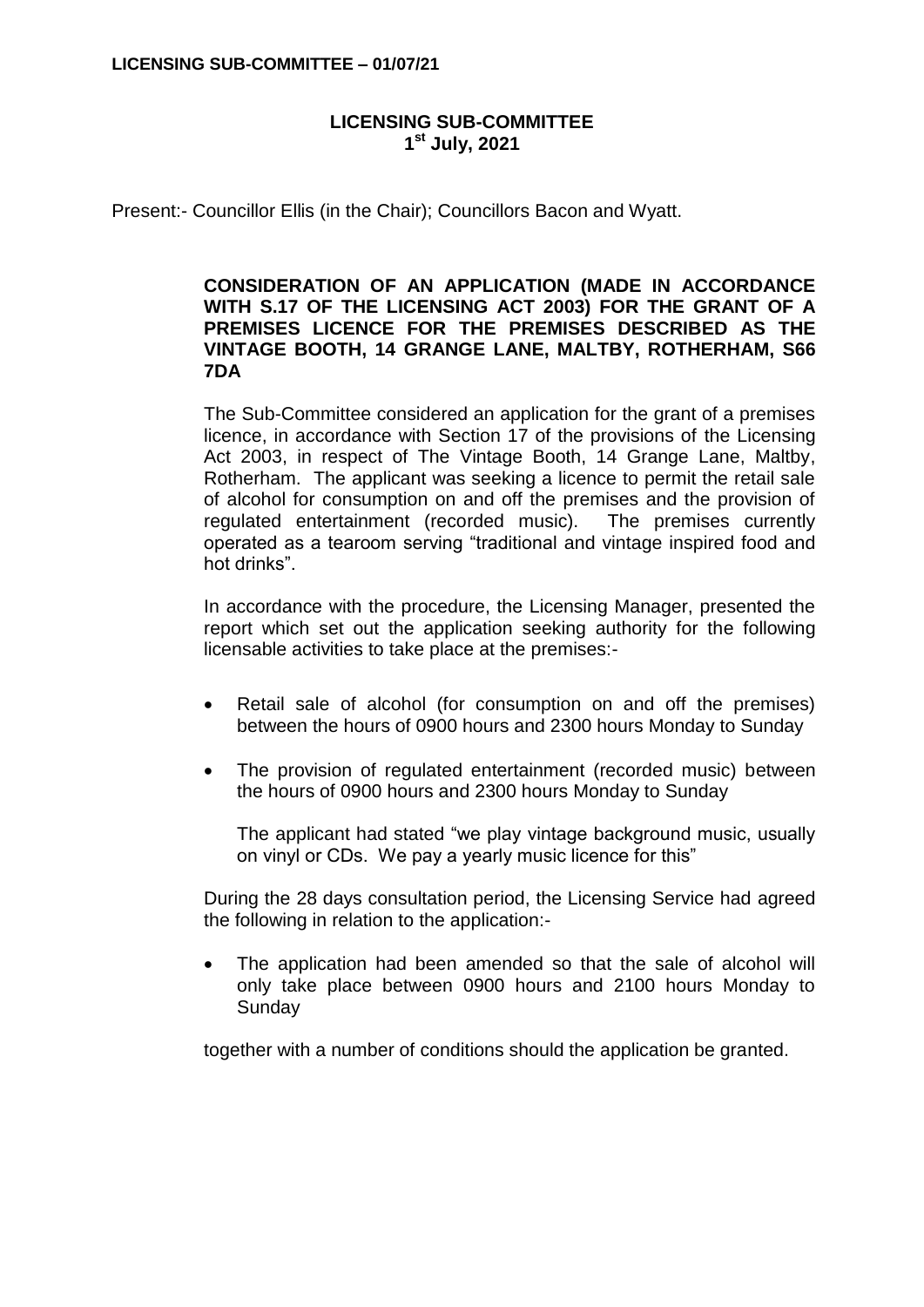Following the submission of the application paperwork, a representation had been received from a local resident citing concerns regarding noise and anti-social behaviour. The amendment to the application and agreed conditions had been presented to the resident; the resident confirmed that their representation remained and wished it to be considered by the Sub-Committee.

There were no representations made by the Responsible Authorities. A concern by the Licensing Service regarding the hours of opening had been addressed by the agreed amended conditions.

Mrs. Mallory, supported by a friend, addressed the concerns raised by the objector.

In conclusion, the Sub-Committee took due note of the written representation made and the conditions agreed with the applicant intended to address any concerns that the Licensing Service and the objector may have had in relation to the application.

The Sub-Committee considered the application for the grant of the Premises Licence and the representation made specifically in the light of the following Licensing objectives (as defined in the 2003 Act):-

- The prevention of crime and disorder.
- Public safety.
- The prevention of public nuisance.
- The protection of children from harm.

Resolved:- That the application for a Premises Licence, under the provisions of the Licensing Act 2003, in respect of The Vintage Booth, 14 Grange Lane, Maltby, be granted as follows:-

## Retail Sale of Alcohol [for consumption on and off premises]

The application had been amended so that the sale of alcohol will only take place between 0900 hours and 2100 hours Monday to Sunday

## Regulated Entertainment [Live & Recorded Music]

Monday-Sunday: 0900 hours-2100 hours

and subject to the following conditions:-

- 1. The premises shall operate solely as a restaurant/tearoom save for pre-organised themed events or clubs agreed in advance with the Licensing Authority and South Yorkshire Police.
- 2. The premises will not operate exclusively as a bar save for preorganised themed events or clubs agreed in advance with the Licensing Authority and South Yorkshire Police.